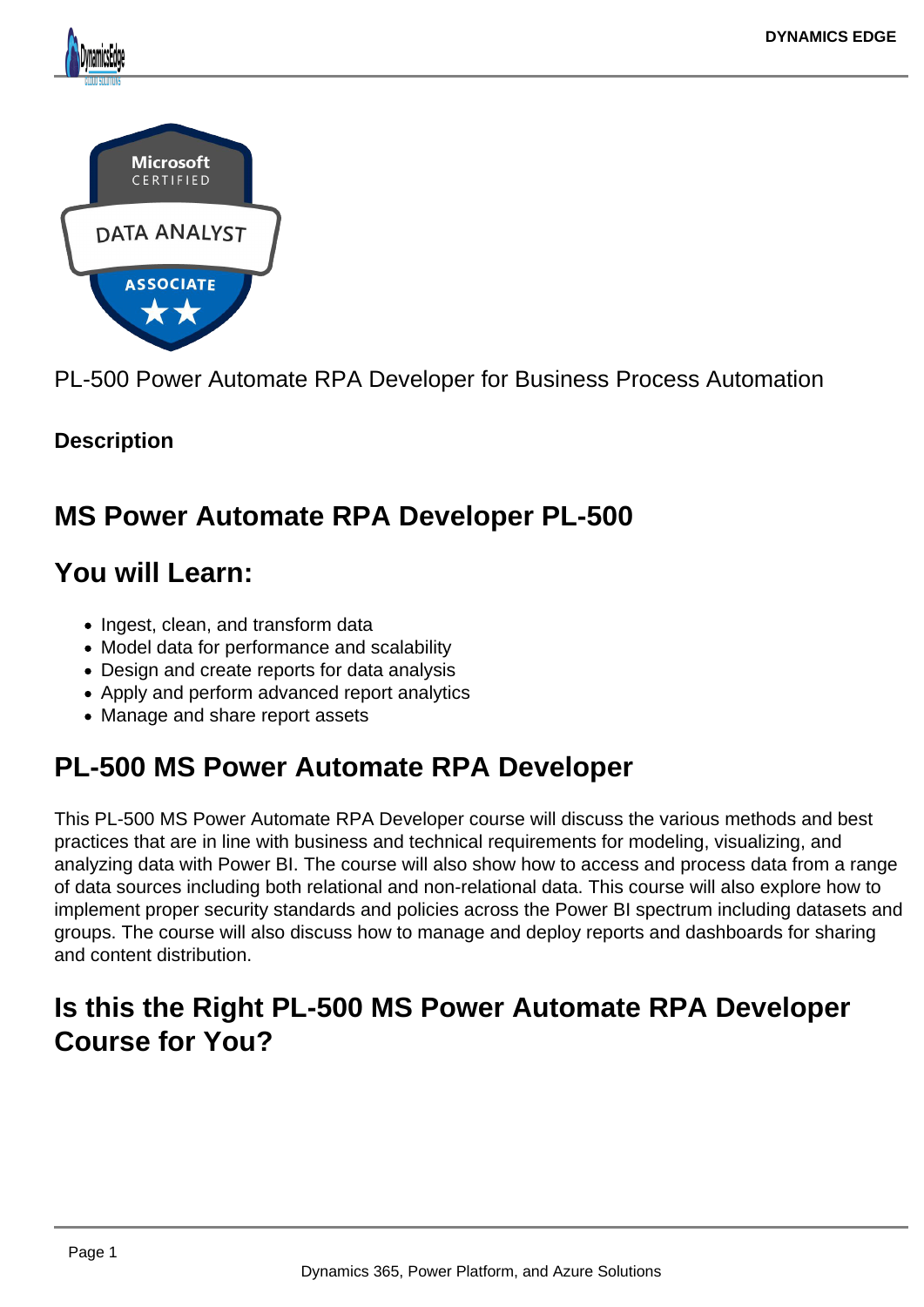The audience for this course are data professionals and business intelligence professionals who want to learn how to accurately perform data analysis using Power BI. This course is also targeted toward those individuals who develop reports that visualize data from the data platform technologies that exist on both in the cloud and on-premises.

# Good to know before you attend the class:

- Successful Data Analysts start this role with experience of working with data in the cloud, specifically;
	- Understanding core data concepts.
	- $\circ$  Knowledge of working with relational data in the cloud.
	- $\circ$  Knowledge of working with non-relational data in the cloud.
	- $\circ$  Knowledge of data analysis and visualization concepts.

You can gain the prerequisites and a better understanding of working with data in Azure by completing [Microsoft Azure Data Fundamentals](https://docs.microsoft.com/en-us/learn/certifications/azure-data-fundamentals/) before taking this course.

# Course Outline

## Module 1: Get Started with Microsoft Data Analytics

This module explores the different roles in the data space, outlines the important roles and responsibilities of a Data Analysts, and then explores the landscape of the Power BI portfolio.

Lessons

- Data Analytics and Microsoft
- Getting Started with Power BI

After completing this module, students will be able to:

- Explore the different roles in data
- Identify the tasks that are performed by a data analyst
- Describe the Power BI landscape of products and services
- Use the Power BI service

### Module 2: Getting Data in Power BI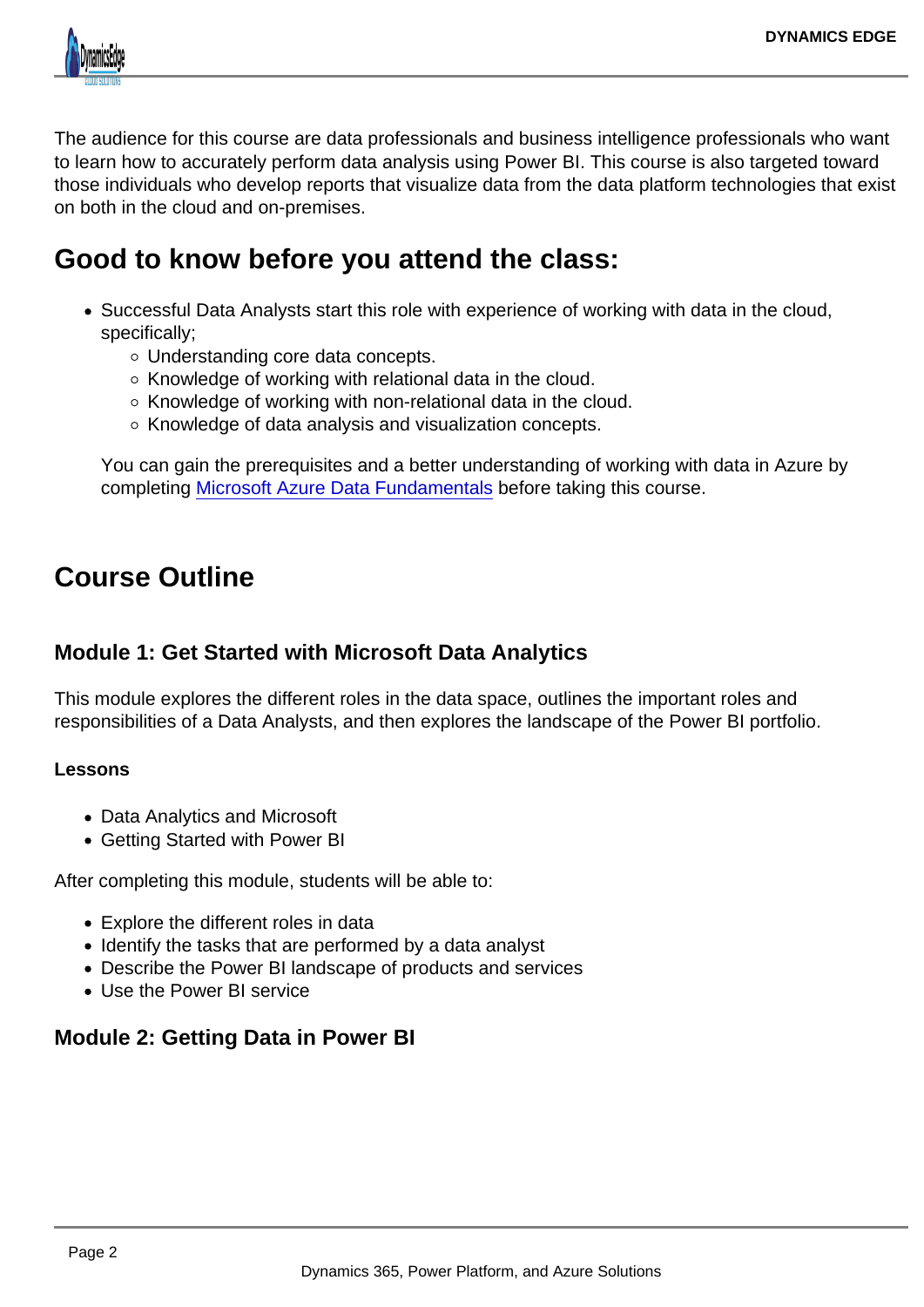

This module explores identifying and retrieving data from various data sources. You will also learn the options for connectivity and data storage and understand the difference and performance implications of connecting directly to data vs. importing it.

#### **Lessons**

- Data Analytics and Microsoft
- Optimize Performance
- Resolve Data Errors

#### **Lab : Preparing Data in Power BI Desktop**

Prepare Data

After completing this module, students will be able to:

- Identify and retrieve data from different data sources
- Understand the connection methods and their performance implications
- Use Microsoft Dataverse
- Connect to a data flow

# **Module 3: Cleaning, Transforming, and Loading Data in Power BI**

This module teaches you the process of profiling and understanding the condition of the data. They will learn how to identify anomalies, look at the size and shape of their data, and perform the proper data cleaning and transforming steps to prepare the data for loading into the model.

#### **Lessons**

- Shaping the Data
- Profiling the Data
- Enhance the data structure

### **Lab : Loading Data in Power BI Desktop**

Loading Data

After completing this module, students will be able to:

- Apply data shape transformations
- Enhance the structure of the data
- Profile and examine the data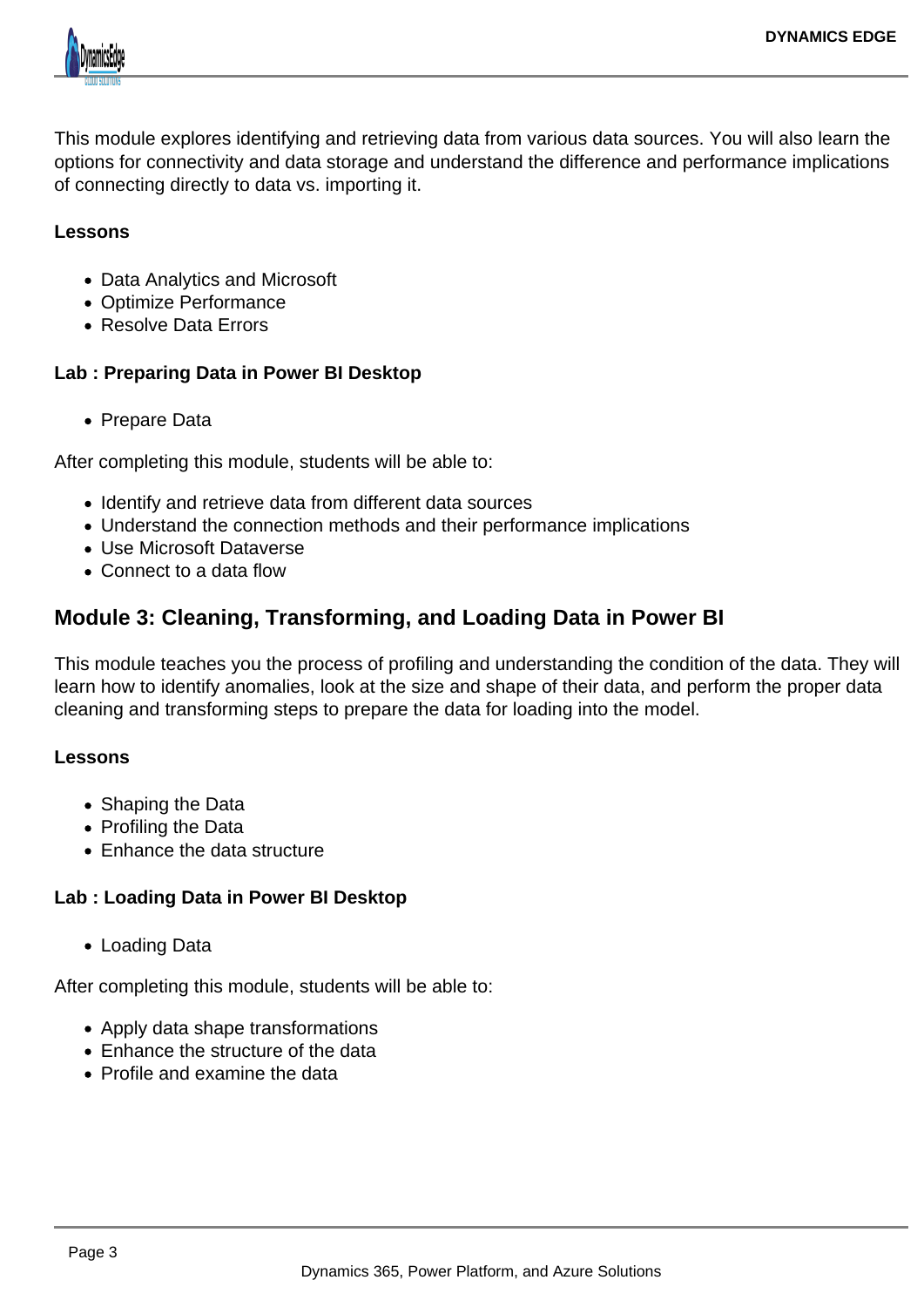

# **Module 4: Design a Data Model in Power BI**

This module teaches the fundamental concepts of designing and developing a data model for proper performance and scalability. This module will also help you understand and tackle many of the common data modeling issues, including relationships, security, and performance.

#### **Lessons**

- Introduction to data modeling
- Working with tables
- Dimensions and Hierarchies

### **Lab : Data Modeling in Power BI Desktop**

- Create Model Relationships
- Configure Tables and Column Properties
- Create hierarchies

After completing this module, students will be able to:

- Understand the basics of data modeling
- Define relationships and their cardinality
- Implement Dimensions and Hierarchies

# **Module 5: Create Model Calculations using DAX in Power BI**

This module introduces you to the world of DAX and its true power for enhancing a model. You will learn about aggregations and the concepts of Measures, calculated columns and tables, and Time Intelligence functions to solve calculation and data analysis problems.

#### **Lessons**

- Introduction to DAX
- Real-time dashboards
- Advanced DAX

### **Lab : Introduction to DAX in Power BI Desktop**

- Create calculated tables
- Create calculated columns
- Create measures

#### **Lab : Advanced DAX in Power BI Desktop**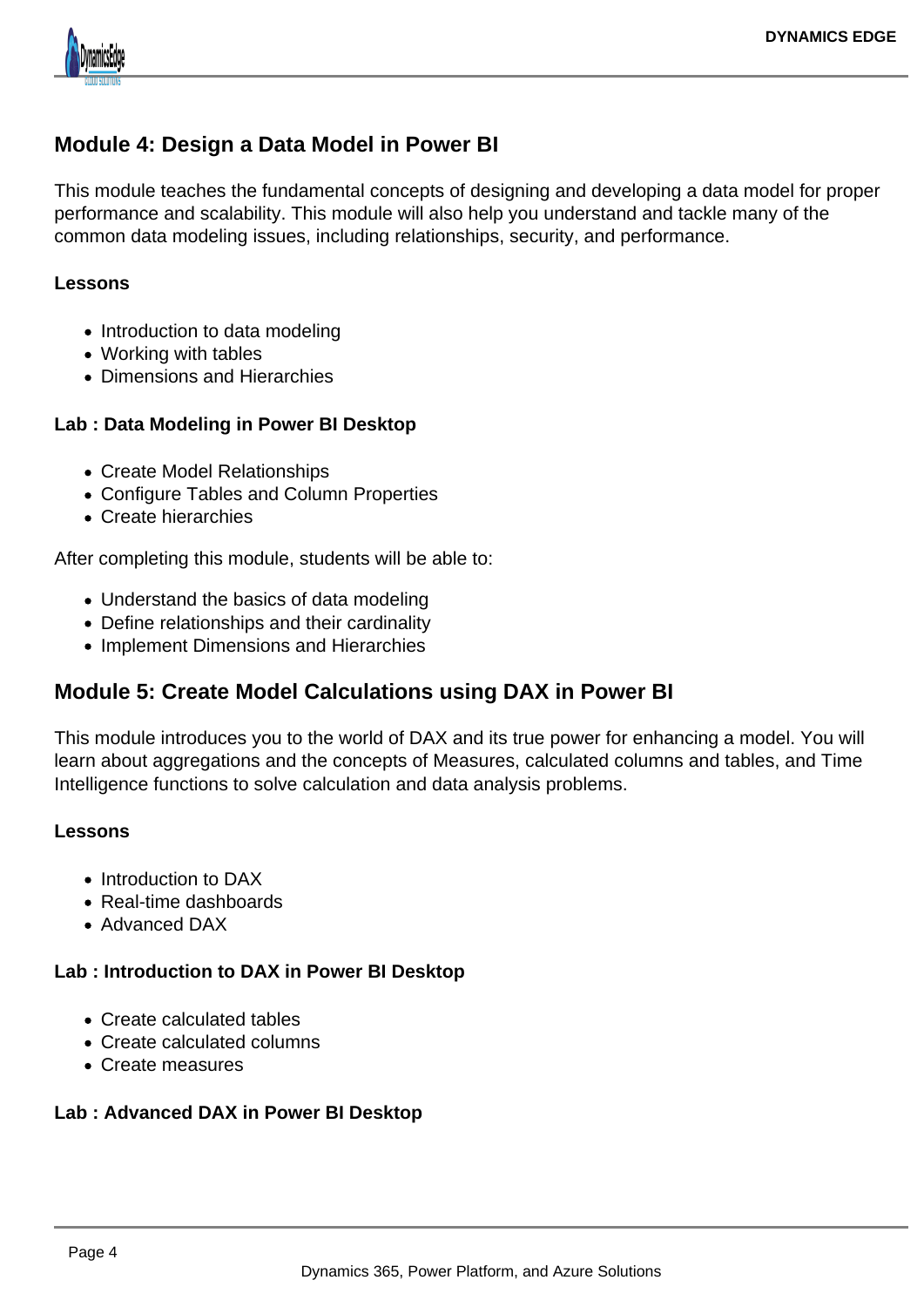

- Use the CALCULATE() function to manipulate filter context
- Use Time Intelligence functions

After completing this module, students will be able to:

- Understand DAX
- Use DAX for simple formulas and expressions
- Create calculated tables and measures
- Build simple measures
- Work with Time Intelligence and Key Performance Indicators

## **Module 6: Optimize Model Performance in Power BI**

In this module you are introduced to steps, processes, concepts, and data modeling best practices necessary to optimize a data model for enterprise-level performance.

#### **Lessons**

- Optimize the data model for performance
- Optimize Direct Query Models

After completing this module, students will be able to:

- Understand the importance of variables
- Enhance the data model
- Optimize the storage model

## **Module 7: Create Reports in Power BI**

This module introduces you to the fundamental concepts and principles of designing and building a report, including selecting the correct visuals, designing a page layout, and applying basic but critical functionality. The important topic of designing for accessibility is also covered.

#### **Lessons**

- Design a report
- Enhance the report

#### **Lab : Enhancing reports with interaction and formatting in Power BI Desktop**

- Create and configure Sync Slicers
- Create a drillthrough page
- Apply conditional formatting
- Create and use Bookmarks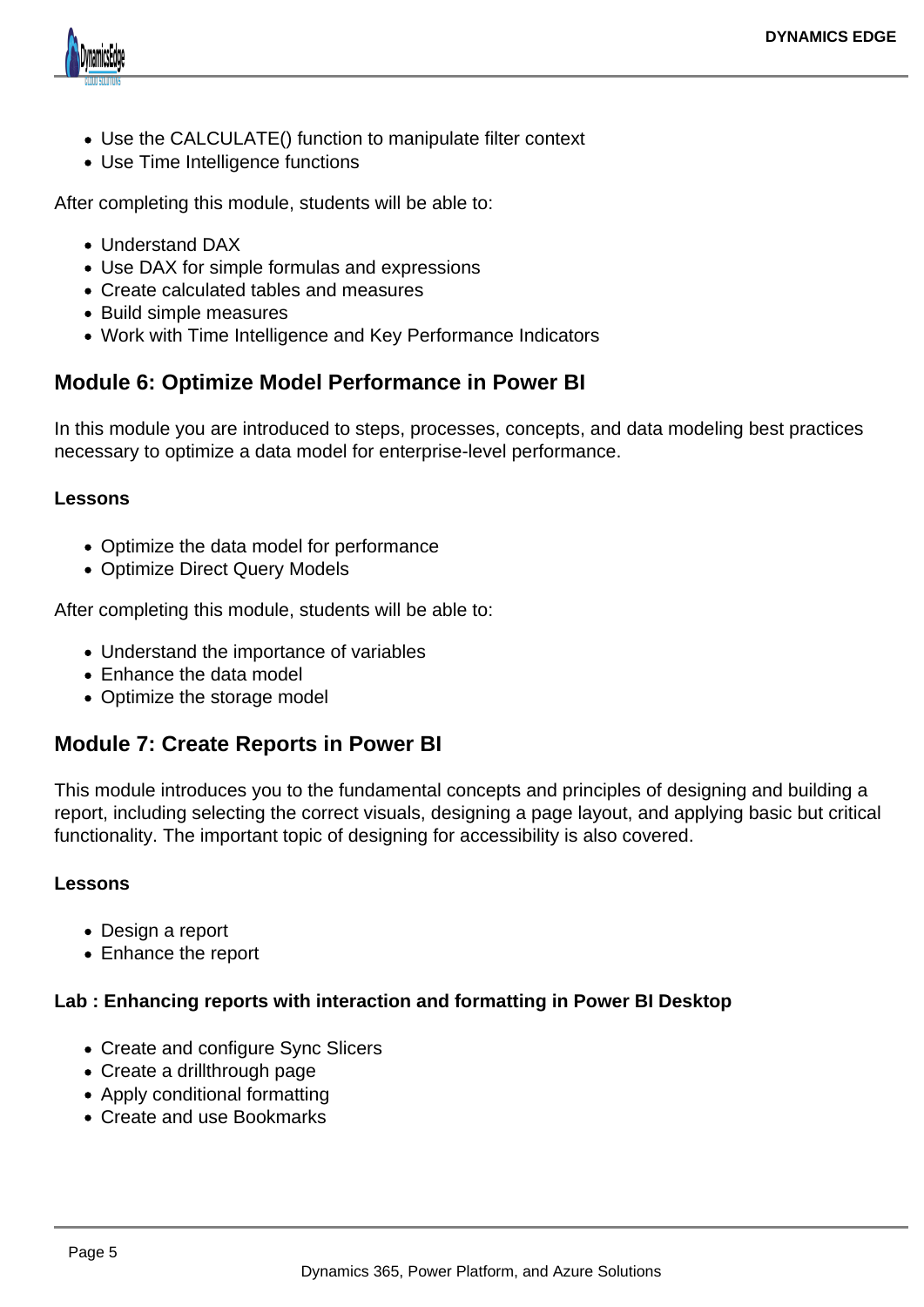

## **Lab : Designing a report in Power BI Desktop**

- Design a report
- Configure visual fields and format properties

After completing this module, students will be able to:

- Design a report page layout
- Select and add effective visualizations
- Add basic report functionality
- Add report navigation and interactions

# **Module 8: Create Dashboards in Power BI**

In this module you will learn how to tell a compelling story through the use of dashboards and the different navigation tools available to provide navigation. You will be introduced to features and functionality and how to enhance dashboards for usability and insights.

#### **Lessons**

- Create a Dashboard
- Real-time Dashboards
- Enhance a Dashboard

### **Lab : Creating a Dashboard in Power BI Service**

- Create a Dashboard
- Pin visuals to a Dashboard
- Use Q&A to create a dashboard tile

After completing this module, students will be able to:

- Create a Dashboard
- Understand real-time Dashboards
- Enhance Dashboard usability

# **Module 9: Identify Patterns and Trends in Power BI**

This module helps you apply additional features to enhance the report for analytical insights in the data, equipping you with the steps to use the report for actual data analysis. You will also perform advanced analytics using AI visuals on the report for even deeper and meaningful data insights.

#### **Lessons**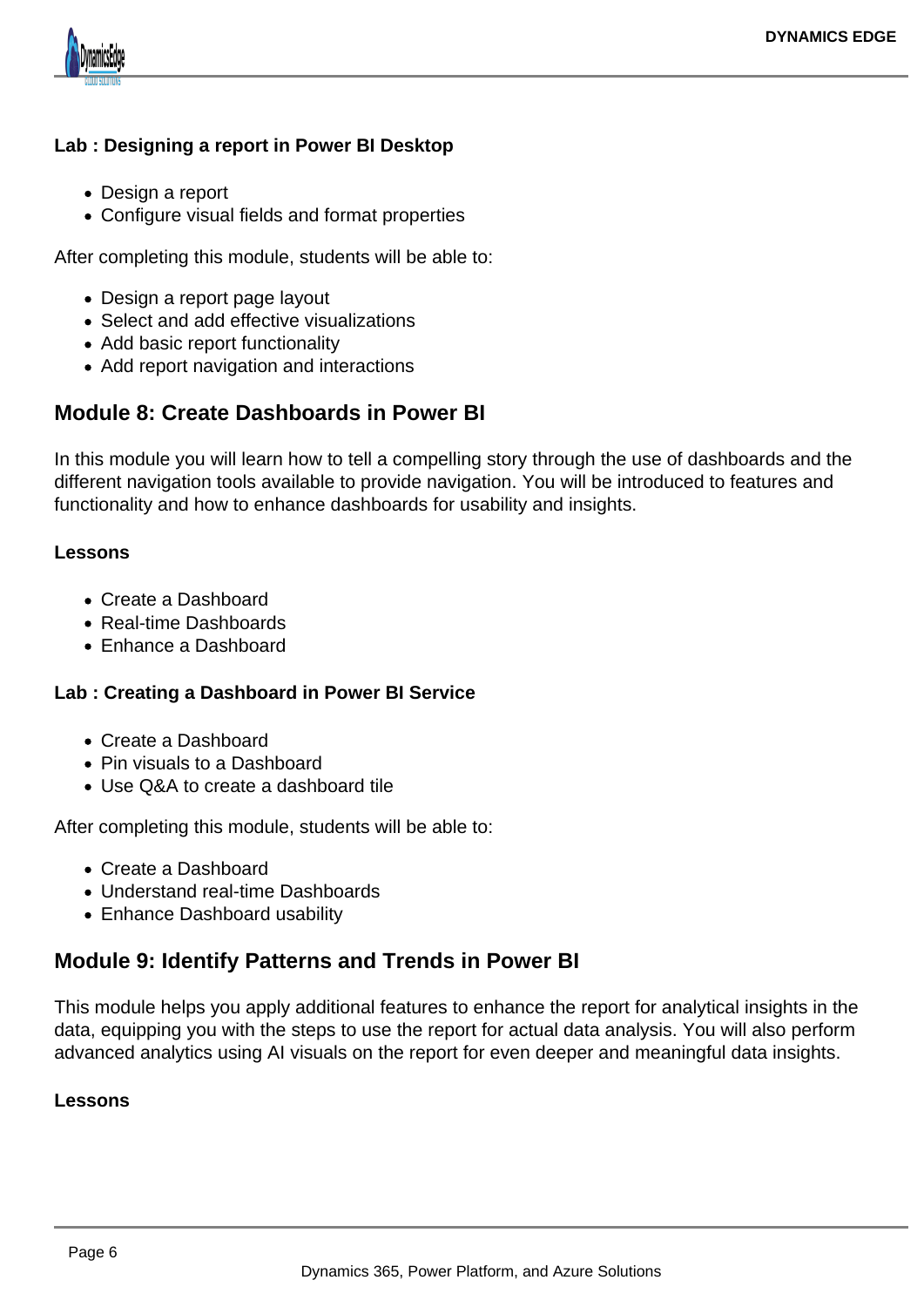

- Advanced Analytics
- Data Insights through AI visuals

## **Lab : Data Analysis in Power BI Desktop**

- Create animated scatter charts
- Use the visual to forecast values

After completing this module, students will be able to:

- Use the Analyze feature
- Identify outliers in data
- Use the AI visuals
- Use the Advanced Analytics custom visual

# **Module 10: Create and Manage Workspaces in Power BI**

This module will introduce you to Workspaces, including how to create and manage them. You will also learn how to share content, including reports and dashboards, and then learn how to distribute an App.

#### **Lessons**

- Creating Workspaces
- Sharing and Managing Assets

After completing this module, students will be able to:

- Create and manage a workspace
- Understand workspace collaboration
- Monitor workspace usage and performance
- Distribute an App

# **Module 11: Manage Files and Datasets in Power BI**

This module will introduce you to parameters and datasets. You will also learn how to manage datasets and parameters, build dynamic reports with parameters, and set dataset refresh options.

#### **Lessons**

- Parameters
- Datasets

After completing this module, students will be able to:

• Manage datasets and parameters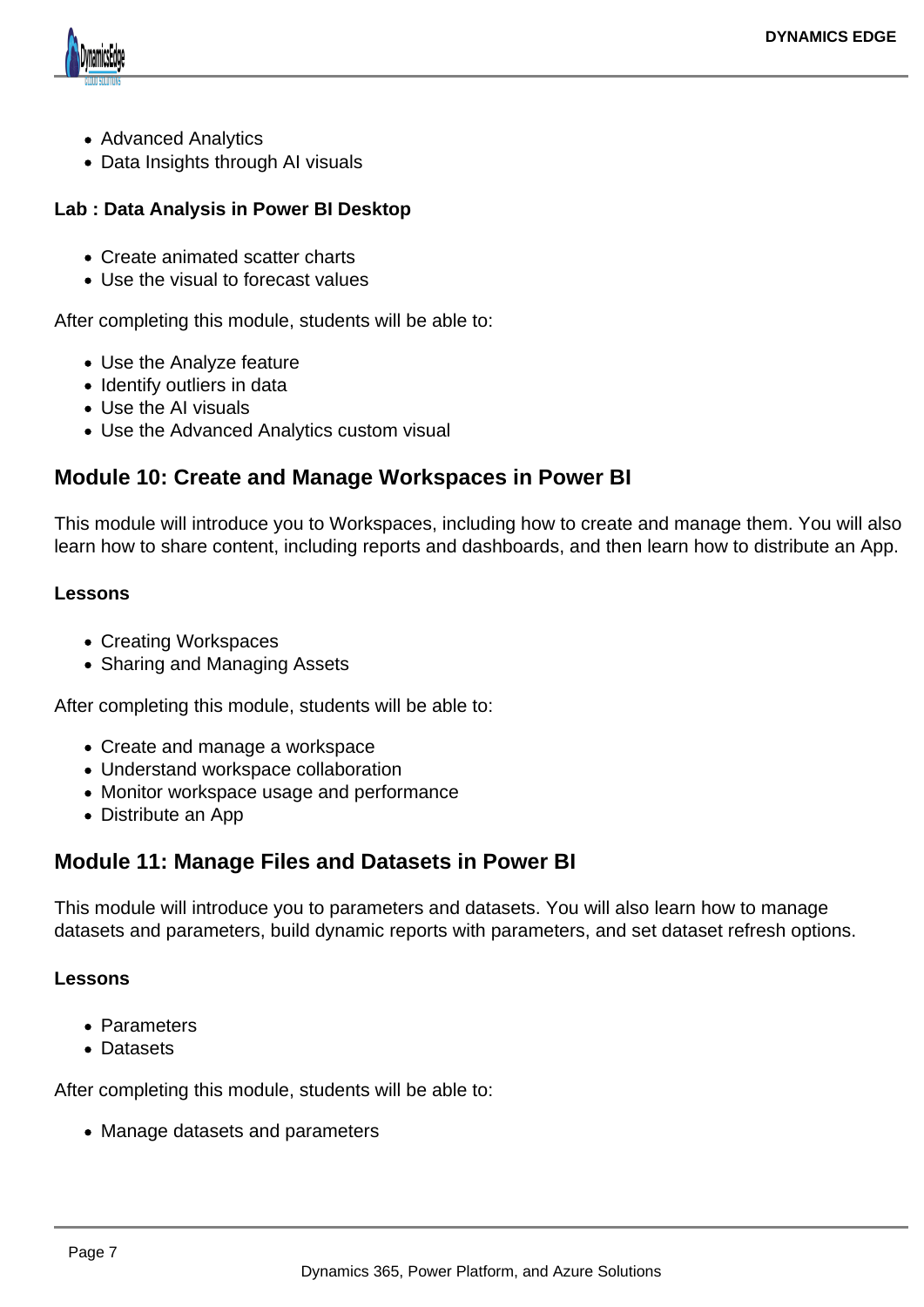- Build dynamic reports with parameters
- Schedule dataset refresh
- Troubleshoot gateway service connectivity

Module 12: Row-level Security in Power BI

This module will introduce you to row-level security, both static and dynamic methods, and how to implement.

Lessons

• Security in Power BI

Lab : Enforce Row-Level Security

- Configure many-to-many relationships
- Enforce row-level security

After completing this module, students will be able to:

• Implement row-level security using both the Static and Dynamic methods

Related Courses:

[PL-100 Microsoft Power Platform App Maker](https://www.dynamicsedge.com/product/citizen-developer-power-platform-app-maker-for-government-analysts-pl-100/)

- [PL-200 Microsoft Power Platform Functional Consultant](https://www.dynamicsedge.com/product/pl-200-power-platform-developer-and-consultant/)
- [PL-600 Microsoft Power Platform Solution Architect](https://www.dynamicsedge.com/product/pl-600-power-platform-solution-architect/)
- [PL-400 Microsoft Power Platform Developer](https://www.dynamicsedge.com/product/pl-400-power-platform-advanced-developer-with-visual-studio/)

[PL-900 Microsoft Power Platform Fundamentals](https://www.dynamicsedge.com/product/pl-900-microsoft-power-platform-fundamentals/)

[Power Platform-PowerApps & Power Automate Development Combo Class \(PL-900 and PL-400\)](https://www.dynamicsedge.com/product/power-platform-powerapps-power-automate-development-combo-class-pl-900-and-pl-400/)

Related Certifications:

[Microsoft Certified: Data Analyst Associate](https://docs.microsoft.com/en-us/learn/certifications/data-analyst-associate/)

[Learning Paths](https://docs.microsoft.com/en-us/learn/paths/data-analytics-microsoft/)

[Credly & Job Opportunities](https://www.credly.com/org/microsoft-certification/badge/microsoft-certified-data-analyst-associate.1)